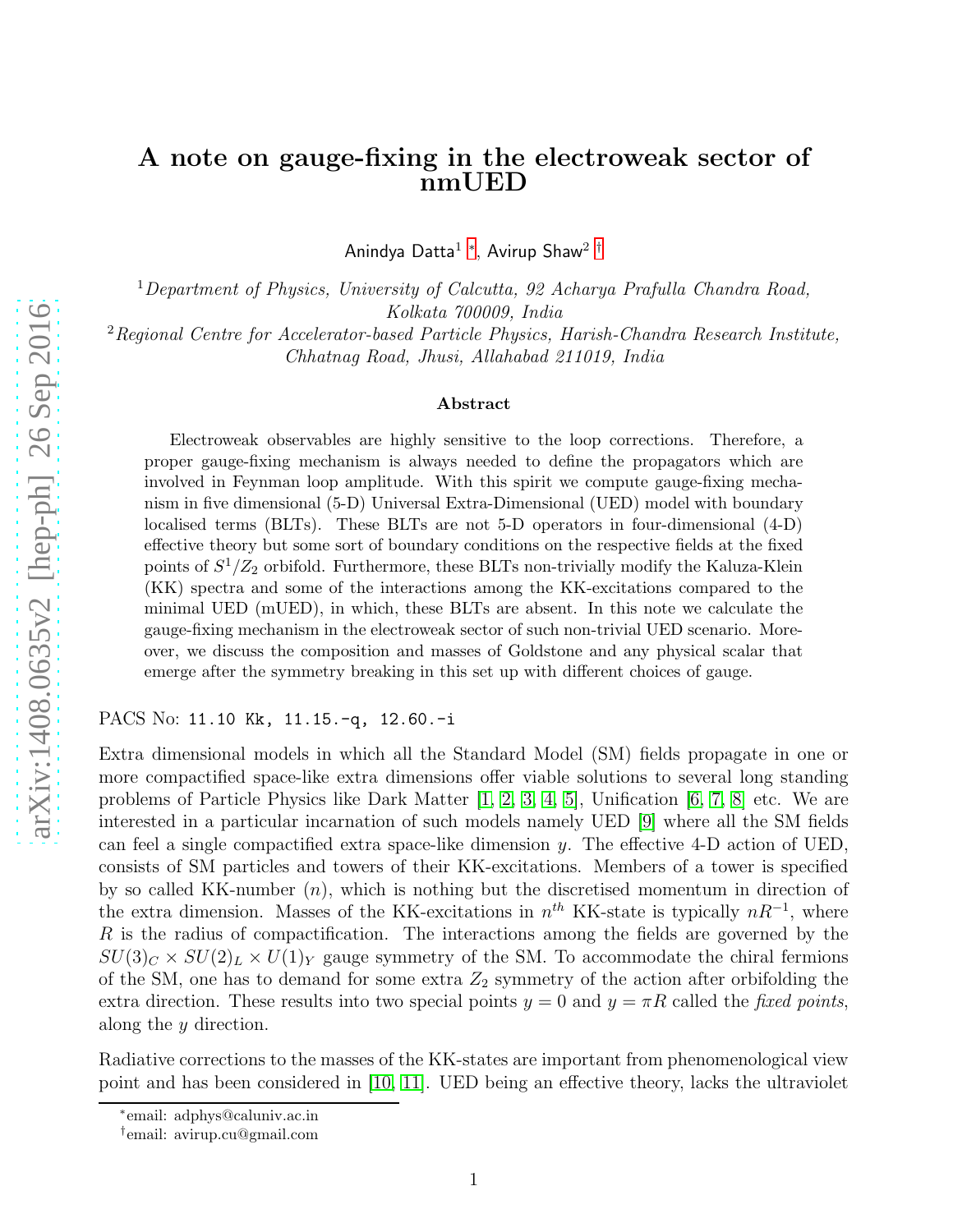completion in radiative corrections. So assumptions have been made in Ref.[\[11\]](#page-7-10), such that at the cut-off scale, radiative corrections to all KK-masses identically vanish. In principle, one can take into account the contributions (to the radiative corrections) beyond the cut-off, by adding BLTs at the fixed points  $(y = 0 \text{ and } y = \pi R)$  with their coefficients as free parameters. These models are collectively called non-minimal UED (nmUED). Theoretical as well as different possibilities of phenomenological aspects of nmUED have been investigated to some extent in existing literature [\[12,](#page-7-11) [13,](#page-7-12) [14,](#page-7-13) [15,](#page-7-14) [16,](#page-7-15) [17,](#page-7-16) [18,](#page-7-17) [19,](#page-8-0) [20,](#page-8-1) [21,](#page-8-2) [22,](#page-8-3) [23,](#page-8-4) [24,](#page-8-5) [25,](#page-8-6) [26,](#page-8-7) [27\]](#page-8-8).

In this note, we discuss the gauge-fixing procedure in the context of nmUED model. In literature there exist several articles [\[28,](#page-8-9) [29,](#page-8-10) [30,](#page-8-11) [31\]](#page-8-12) in which the issue of gauge-fixing procedure has been discussed in the context of UED, but in case of nmUED it would not be a straight forward job due to the presence of boundary terms. To our knowledge, the first time we are going to analyse this issue in electroweak sector of this non-trivial extension of UED scenario. Furthermore, we will discuss the masses and composition of Goldstone and other physical scalars emerging after the electroweak symmetry breaking. At this point we would like to make a comment that the gauge-fixing mechanism for 5-D QED in presence of BLTs, has been discussed in [\[32\]](#page-8-13). We extend the prescription in Ref.[\[32\]](#page-8-13) to the case when the symmetry is spontaneously broken in a non-abelian gauge theory.

Let us start with the free action (governed by  $SU(2)_L \times U(1)_Y$  gauge group) of 5-D gauge and scalar fields with their respective boundary localised kinetic terms (BLKTs) [\[18,](#page-7-17) [19,](#page-8-0) [20,](#page-8-1) [21,](#page-8-2) [22,](#page-8-3) [23,](#page-8-4) [24,](#page-8-5) [25,](#page-8-6) [26\]](#page-8-7):

<span id="page-1-0"></span>
$$
S_V = -\frac{1}{4} \int d^5x \bigg[ W_{MN} W^{MN} + r_W \{ \delta(y) + \delta(y - \pi R) \} W_{\mu\nu} W^{\mu\nu} + B_{MN} B^{MN} + r_B \{ \delta(y) + \delta(y - \pi R) \} B_{\mu\nu} B^{\mu\nu} \bigg],
$$
\n(1)

<span id="page-1-1"></span>
$$
S_H = \int d^5x \bigg[ (D_M H)^\dagger (D^M H) + r_H \left\{ \delta(y) + \delta(y - \pi R) \right\} (D_\mu H)^\dagger (D^\mu H) \bigg]. \tag{2}
$$

Here,  $r_W$ ,  $r_B$  and  $r_H$  parametrise the strength of the BLKTs for the respective fields. 5-D field strength tensors are given below:

$$
W_{MN}^a \equiv (\partial_M W_N^a - \partial_N W_M^a - \tilde{g}_2 \epsilon^{abc} W_M^b W_N^c),
$$
  
\n
$$
B_{MN} \equiv (\partial_M B_N - \partial_N B_M).
$$
\n(3)

 $W_M^a$  and  $B_M$  ( $M = 0, 1...4$ ) are the 5-D gauge fields corresponding to  $SU(2)_L$  and  $U(1)_Y$  gauge group respectively. 5-D covariant derivative is defined as  $D_M \equiv \partial_M + i\tilde{g}_2 \frac{\sigma^2}{2} W_M^a + i\tilde{g}_1 \frac{\dot{Y}}{2} B_M$ , with the 5-D gauge coupling constants  $\tilde{g}_2$  and  $\tilde{g}_1$ .  $\frac{\sigma^a}{2}$  $\frac{\tau^a}{2}$  and  $\frac{Y}{2}$  are the corresponding generators of the gauge groups.  $H = \begin{pmatrix} \phi^+ \\ \phi^- \end{pmatrix}$  $\phi^0$ ) is the 5-D Higgs doublet with  $\phi^0 = \frac{(\tilde{v}+h+i\chi)}{\sqrt{2}}$ ,  $\tilde{v}$  being the 5-D vacuum expectation value (VEV).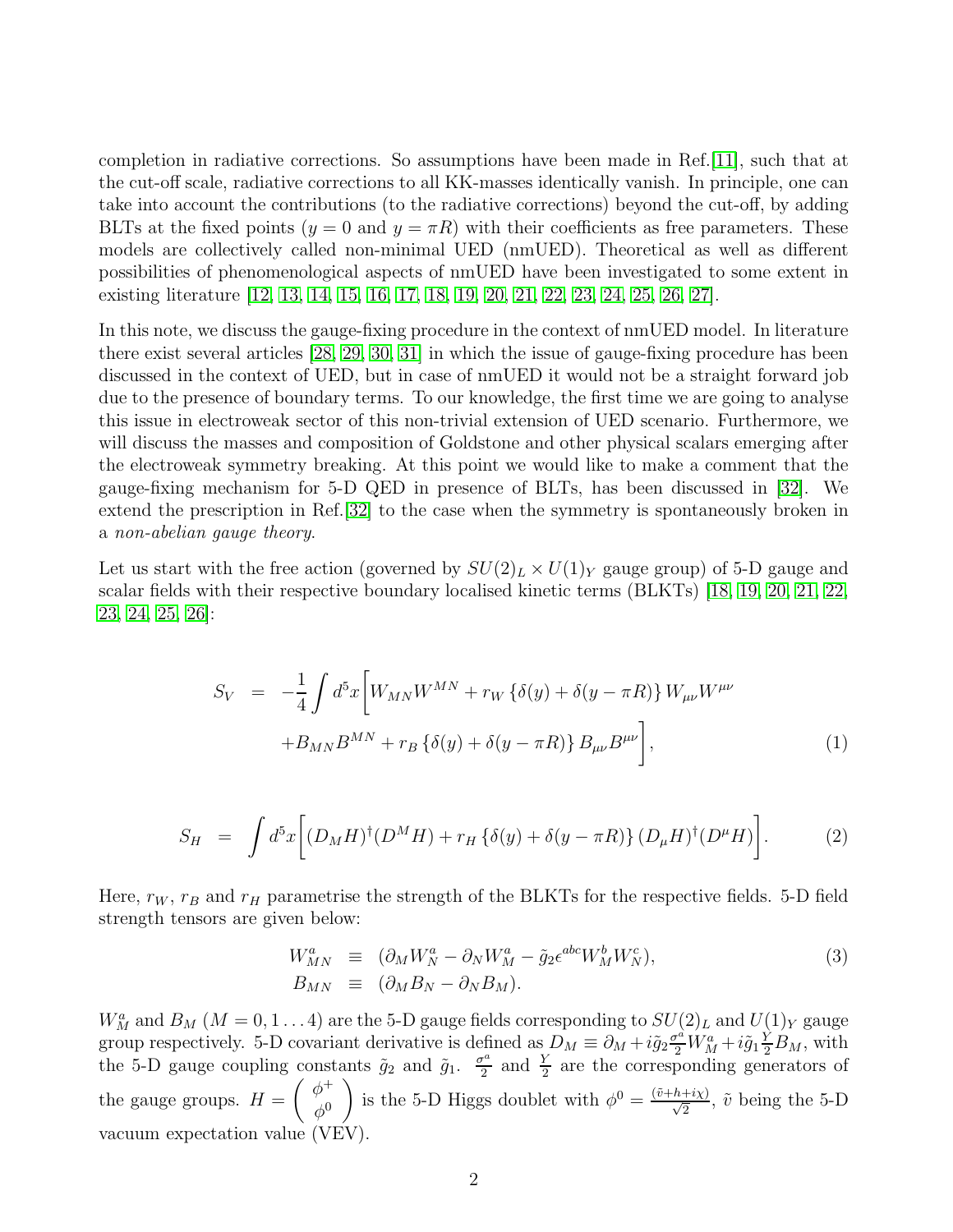Before going to discuss gauge-fixing mechanism we would like to make some clarifying remarks which could help the reader to understand the following *gauge-fixing* action. First of all, generally KK-decomposition of neutral gauge bosons become very complicated by the fact that B and  $W^3$  mix in the bulk as well as on the boundary. So, unless  $r_W = r_B$ , it would not be possible to diagonalise the bulk and boundary actions simultaneously by the same 5-D field redefinition. In the following we will stick to the  $r_W = r_B$  equality condition. However, in general one can deal with  $r_W \neq r_B$ , but in this case the mixing term between B and  $W^3$  in the bulk and on the boundary points generate off-diagonal terms in the neutral gauge boson mass matrix. In this situation Unitary gauge (in which it is difficult to calculate loop corrections) choice is the only one favourable option where we can play with this nmUED scenario [\[19,](#page-8-0) [20,](#page-8-1) [21,](#page-8-2) [22,](#page-8-3) [23,](#page-8-4) [24\]](#page-8-5). The reason is due to the fact that in UED or nmUED like scenario one can argue about the Unitary gauge choice condition which is equivalent to large  $R^{-1}$  limit [\[19,](#page-8-0) [20,](#page-8-1) [21,](#page-8-2) [22,](#page-8-3) [23,](#page-8-4) [24\]](#page-8-5). As in this case contribution to the KK-masses from spontaneous breaking of the electroweak symmetry are negligible with respect to extra-dimensional contribution. Later we will discuss this issue elaborately.

Eq[.1](#page-1-0) and [2](#page-1-1) must be supplemented by the gauge-fixing action. One of the aims for fixing the gauge is to get rid of the terms in which  $V_\mu$  couples to  $V_4$  (arise in Eq[.1\)](#page-1-0) and/or to  $\eta (\equiv \phi^+$  or  $\chi$ ) (in Eq[.2\)](#page-1-1). Here we use V to generically denote vector fields and also we use  $r_V$  as the generic BLKT parameter for gauge bosons. Further, we use  $\eta$  as the generic notation for 5-D Goldstone fields. To ensure the (second) cancellation, Higgs BLKT parameter  $r_H$  should be included in the gauge-fixing action. We have adapted the gauge-fixing action from [\[33,](#page-8-14) [34\]](#page-8-15), where a similar kind of gauge-fixing action can be found in presence of boundary loclaised terms. However, we have considered the following gauge-fixing action appropriate for  $nmUED \text{ model}^1$  $nmUED \text{ model}^1$  (for the purpose of writing gauge-fixing action we use the conventional notations  $W^{\pm}$ , Z (for weak gauge bosons) and A (for *photon*), however in rest of our analysis we will use generic notation  $V$ ),

<span id="page-2-1"></span>
$$
S_{GF} = -\frac{1}{\xi_{y}} \int d^{5}x \Big| \partial_{\mu} W^{\mu+} + \xi_{y} (\partial_{y} W^{4+} + i M_{W} \phi^{+} \{ 1 + r_{H} (\delta(y) + \delta(y - \pi R)) \} ) \Big|^{2}
$$
  

$$
- \frac{1}{2\xi_{y}} \int d^{5}x [\partial_{\mu} Z^{\mu} + \xi_{y} (\partial_{y} Z^{4} - M_{Z} \chi \{ 1 + r_{H} (\delta(y) + \delta(y - \pi R)) \} )]^{2}
$$
  

$$
- \frac{1}{2\xi_{y}} \int d^{5}x [\partial_{\mu} A^{\mu} + \xi_{y} \partial_{y} A^{4}]^{2}.
$$
 (4)

The above gauge-fixing action is somewhat very special and at the same time very crucial for this nmUED scenario. Due to the presence of the BLKTs in the Lagrangian lead to a non-homogeneous weight function for the fields with respect to the extra dimension. This inhomogeneity forces us to choose a y-dependent gauge-fixing parameter  $\xi_y$  as [\[32\]](#page-8-13),

$$
\xi = \xi_y \left( 1 + r_H \{ \delta(y) + \delta(y - \pi R) \} \right),\tag{5}
$$

<span id="page-2-0"></span><sup>&</sup>lt;sup>1</sup>From now and rest of our analysis we use  $\partial_4(D_4) \equiv \partial_4(D_4)$ .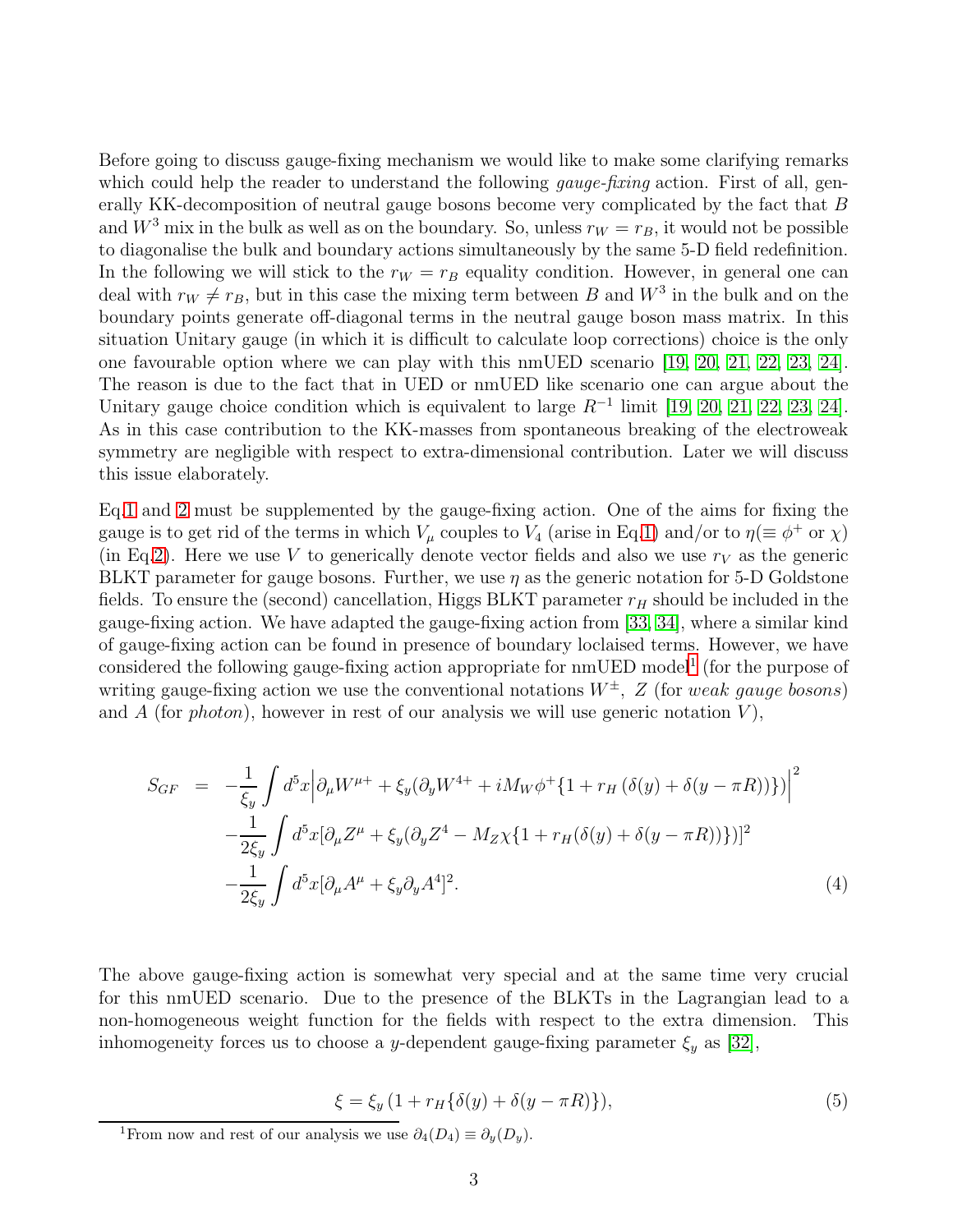here  $\xi$  is independent of y. This relation can be seen as *renormalisation* of the gauge-fixing parameter as the BLKTs are in some sense counter terms taking into account the unknown ultraviolet contribution in loop calculations. In this sense,  $\xi_y$  is the bare gauge-fixing parameter while  $\xi$  can be viewed as the renormalized gauge-fixing parameter taking the values 0 (Landau gauge), 1 (Feynman gauge) or  $\infty$  (Unitary gauge).

Appropriate KK-expansion of the fields which are involved in the above actions can be schematically written as:

<span id="page-3-0"></span>
$$
V_{\mu}(x,y) = \sum_{n} V_{\mu}^{(n)}(x) a^{n}(y)
$$
\n(6)

<span id="page-3-1"></span>
$$
V_4(x,y) = \sum_{n} V_4^{(n)}(x)b^n(y),\tag{7}
$$

and

<span id="page-3-2"></span>
$$
H(x, y) = \sum_{n} H^{(n)}(x) f^{n}(y).
$$
 (8)

Variation of the action functional equations (Eq[.1](#page-1-0) and [2\)](#page-1-1) and utilizing Eq[.6,](#page-3-0) [7](#page-3-1) and [8](#page-3-2) we obtain equation for the y-dependent wave functions of  $V_{\mu}$  as follows [\[18,](#page-7-17) [19\]](#page-8-0):

<span id="page-3-3"></span>
$$
\left[\partial_y^2 + m_{V^n}^2 + \{\delta(y) + \delta(y - \pi R)\} \{r_V m_{V^n}^2 - (r_H - r_V) M_V^2\} \right] a^n(y) = 0. \tag{9}
$$

The above equation can be used for both W and Z bosons.  $M_V$  is the electroweak symmetry breaking mass. For,  $f^{n}(y)$  and  $b^{n}(y)$  we have [\[16,](#page-7-15) [19\]](#page-8-0):

<span id="page-3-4"></span>
$$
\left[\partial_y^2 + m_{H^n}^2 (1 + r_H \{\delta(y) + \delta(y - \pi R)\})\right] F^n(y) = 0,
$$
\n(10)

where  $F^{n}(y) \equiv f^{n}(y)$  or  $b^{n}(y)$ . Here,  $m_{V^{n}}(m_{H^{n}})$  are the KK-mass solutions of gauge (Higgs) fields obtained from transcendental equation which we will discuss in the following.

For the sake of completeness in Eq[.9](#page-3-3) we have shown the equation of motion for  $a^n(y)$ . However, the Eq[.9](#page-3-3) or its solution will not play any major role in our analysis. One can see that in case of  $r_V = r_H$ , Eq[.9](#page-3-3) has the identical form as that of Eq[.10](#page-3-4) and they have the same solutions. In the following we will show without loss of any generality that this *equality* condition helps us to fix the gauge properly in this nmUED scenario.

We must keep in mind that the zero mode fields must correspond to respective SM particles. However, some of the fields in 5-D theory do not have any SM counterpart. Consequently application of appropriate boundary conditions, while solving the differential equation (Eq[.10\)](#page-3-4), is very crucial. As for example,  $V_\mu(x, y)$  and  $H(x, y)$  should have zero modes, while  $V_4(x, y)$ cannot have a zero mode.

Using the proper boundary conditions [\[16,](#page-7-15) [19\]](#page-8-0), solutions for  $f^{n}(y)$  can be written in a compact form[\[18,](#page-7-17) [25,](#page-8-6) [26\]](#page-8-7) as  $N_n \cos[m_{H^n}(y - \frac{\pi R}{2}]]$  $\frac{1}{2}$ [EV] for even (including the zero mode) KK-modes and  $N_n \sin[m_{H^n}(y - \frac{\pi R}{2})]$  $\frac{1}{2}$ [Ee also dd KK-modes. Here N's are the normalisation constant. Note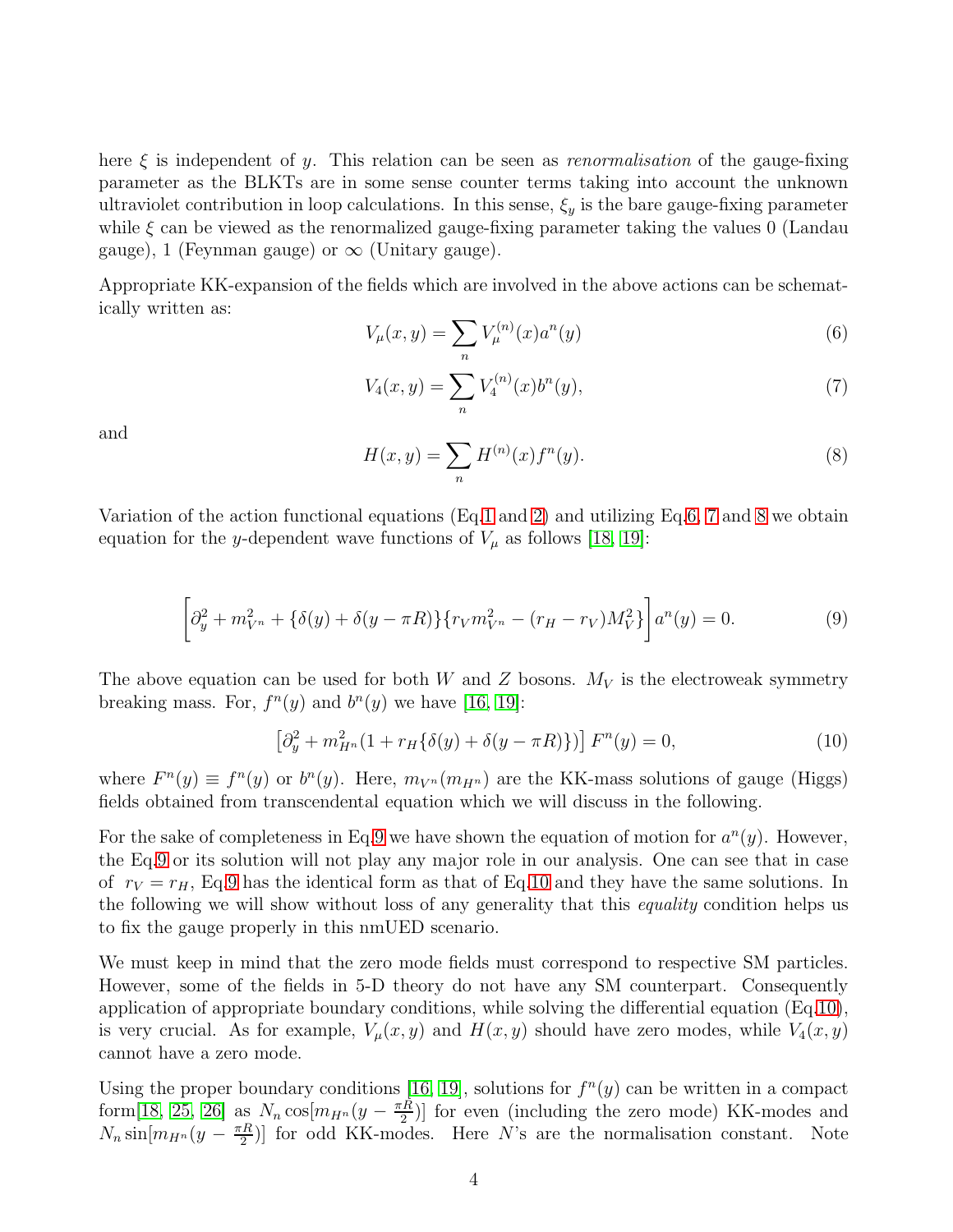that these functions have a definite parity of  $(-1)^n$  (called KK-parity) under  $y \leftrightarrow y - \pi R$ transformation<sup>[2](#page-4-0)</sup>.

The eigenvalues  $m_{H_n}$ 's are the solutions of the transcendental equation [\[16,](#page-7-15) [22,](#page-8-3) [25,](#page-8-6) [26\]](#page-8-7):

<span id="page-4-4"></span>
$$
\frac{r_H m_{H^n}}{2} = \begin{cases}\n-\tan\left(\frac{m_{H^n} \pi R}{2}\right) & \text{for } n \text{ even,} \\
\cot\left(\frac{m_{H^n} \pi R}{2}\right) & \text{for } n \text{ odd.} \n\end{cases}
$$
\n(11)

It should be noted that zero mode of  $V_4$  is not desirable, one can easily write the solutions of y-dependent part of  $V_4(x, y)$  i.e.,  $b^n(y)$  as  $N_n \sin[m_{H^n}(y - \frac{\pi R}{2}]]$  $\frac{1}{2}$ )] and  $N_n \cos[m_{H^n}(y - \frac{\pi R}{2}]]$  $\frac{1}{2}$ ] for even and odd KK-modes respectively.

From the above discussions it is evident that y-dependent wave functions  $b^{n}(y)$  and  $f^{n}(y)$  are transformed in opposite way under  $Z_2$  parity, consequently  $b^n(y)$  and  $f^n(y)$  should satisfy the relation  $\partial_y f^n(y) = m_{H^n} b^n(y)$ . In fact,  $f^n$ 's are so called *primitive* of  $b^n$ 's [\[32\]](#page-8-13). In general a function  $\tilde{b}^n(y)$  would be called the primitive of  $b^n(y)$ , if

<span id="page-4-1"></span>
$$
\partial_y \tilde{b}^n(y) = m_{H^n} b^n(y). \tag{12}
$$

Thus,  $b^n(y)$  and  $\tilde{b}^n(y)$  obey the following condition [\[32\]](#page-8-13):

<span id="page-4-3"></span>
$$
\frac{m_{H^n}\partial_y b^n(y)}{[1 + r_H\{\delta(y) + \delta(y - \pi R)\}]} = -m_{H^n}^2 \tilde{b}^n(y),\tag{13}
$$

or equivalently we can write it as (using Eq[.12\)](#page-4-1),

$$
[\partial_y^2 + m_{H^n}^2 (1 + r_H \{\delta(y) + \delta(y - \pi R)\})]\tilde{b}^n(y) = 0.
$$
 (14)

This equation (equivalent to Eq[.10\)](#page-3-4) immediately gives the following orthogonality relations [\[19\]](#page-8-0):

<span id="page-4-2"></span>
$$
\int_0^{\pi R} \left[1 + r_f \{\delta(y) + \delta(y - \pi R)\}\right] \tilde{b}^n(y) \tilde{b}^m(y) = \delta^{nm},\tag{15}
$$

$$
\int_0^{\pi R} dy \, \partial_y \tilde{b}^n(y) \partial_y \tilde{b}^m(y) = m_{H^n}^2 \delta^{nm}.
$$
\n(16)

In principle,  $a^n(y)$  could also be a primitive of  $b^n(y)$  when  $r_H$  would equal to  $r_V$ . So in our analysis  $\tilde{b}^n \equiv f^n, a^n$ .

Now let us come to the main point of our interest. What are the composition and masses of any physical scalar mode that emerges after the symmetry breaking? To find this out one has to look into the mass-mixing matrix constructed out of the  $V_4^{(n)}$  $\zeta_4^{(\vec{n})} \ (\equiv W_4^{+(n)}$  $Z_4^{(n)}$  or  $Z_4^{(n)}$  $\binom{n}{4}$ and the  $\eta^{(n)} \ (\equiv \phi^{+(n)} \text{ or } \chi^{(n)})$ . All the elements of this matrix are obtained from Eq[.2](#page-1-1) and Eq[.4.](#page-2-1) In Eq[.2](#page-1-1) we have a term like  $(D_yH)^{\dagger}(D^yH)$  from which the relevant terms are as follows  $\frac{1}{2}M_V^2V_4V^4$ ,  $\frac{1}{2}$  $\frac{1}{2}(\partial_y \eta)(\partial^y \eta)$  and  $M_V(\partial_y \eta)V^4$ . Using the KK-decompositions (Eq[.7](#page-3-1) and Eq[.8\)](#page-3-2),

<span id="page-4-0"></span><sup>&</sup>lt;sup>2</sup>This is equivalent to a reflection symmetry along a line  $y = \frac{\pi R}{2}$  in the *y*-space.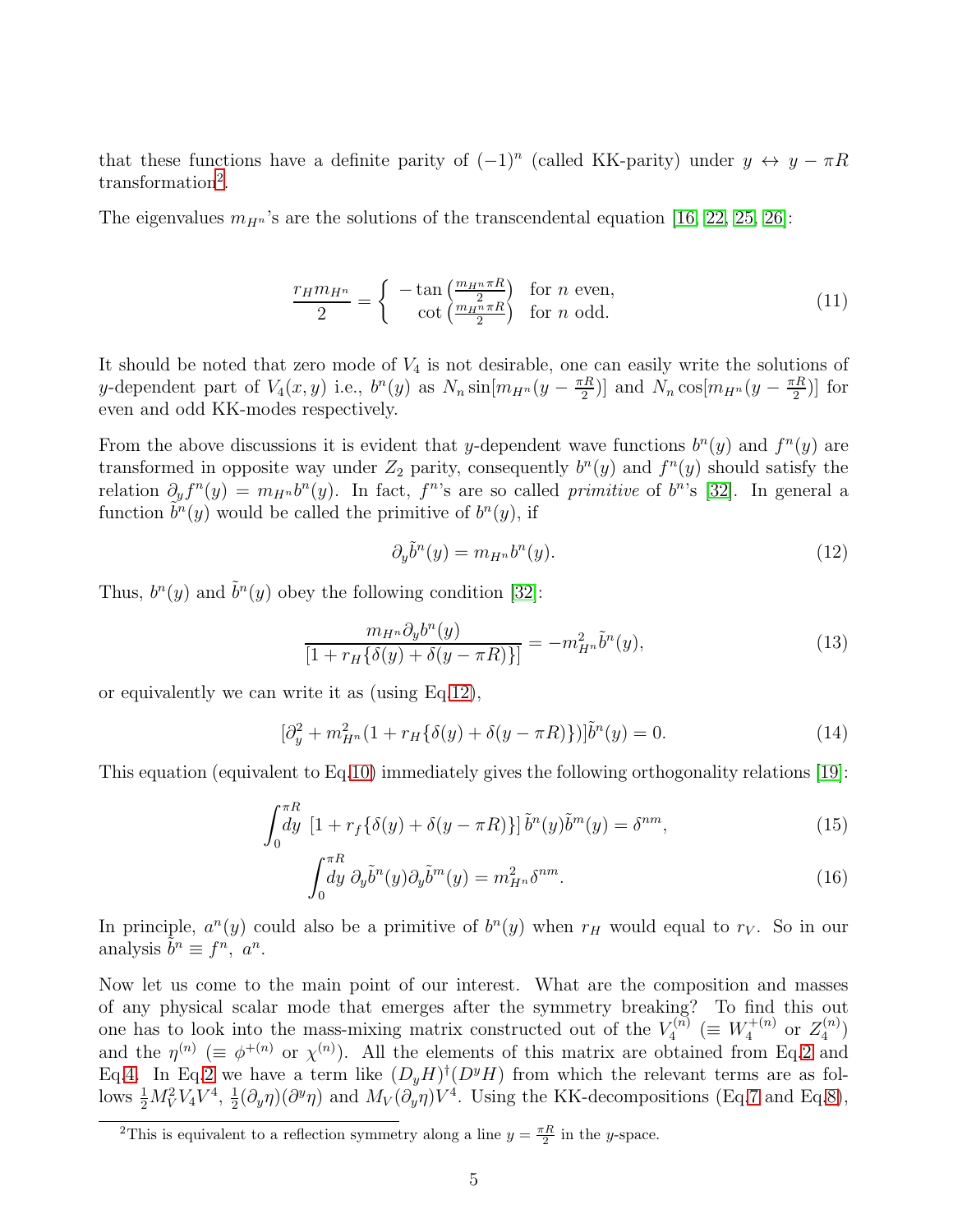primitive condition (Eq[.12\)](#page-4-1) and orthogonality relation (Eq[.16\)](#page-4-2), we can express the first two terms as  $-\frac{1}{2}M_V^2V_4^{(n)}V_4^{(n)}$  $\mathcal{L}_4^{(n)}$ ,  $-\frac{1}{2}m_{H^n}^2 \eta^{(n)}\eta^{(n)}$  and these two terms contribute to diagonal elements of the mass-mixing matrix. Again using Eq[.8,](#page-3-2) Eq[.12](#page-4-1) and Eq[.16](#page-4-2) we can express the remaining term<sup>[3](#page-5-0)</sup> as  $-M_V m_{H^n} \eta^{(n)} V_4^{(n)}$  which contributes to off-diagonal elements. The complementary parts of the matrix elements (for both diagonal and off-diagonal) are generated from the Eq[.4](#page-2-1) (gauge-fixing action) and the relevant terms (written in terms of generic notation V and  $\eta$ ) are given by  $-\frac{\xi(\partial_y V^4)^2}{2(1+r_v\sqrt{\delta(u)}+\delta(u)))}$  $\frac{\xi(\partial_y V^4)^2}{2(1+r_H\{\delta(y)+\delta(y-\pi R)\})},\ -\frac{\xi}{2}M_V^2(1+r_H\{\delta(y)+\delta(y-\pi R)\})\eta^2$  and  $\xi M_V(\partial_y V^4)\eta$ . Then again using KK-decompositions (Eq[.7](#page-3-1) and Eq[.8\)](#page-3-2), Eq[.13](#page-4-3) and Eq[.15](#page-4-2) we can express these terms as  $-\frac{\xi}{2}m_{H^n}^2 V_4^{(n)} V_4^{(n)}$  $K_4^{(n)}, -\frac{\xi}{2} M_V^2 \eta^{(n)} \eta^{(n)}$  and  $\xi M_V m_{H^n} \eta^{(n)} V_4^{(n)}$  $Y_4^{(n)}$  respectively. Note that, the construction of mass-mixing matrix elements of the above forms are possible only in the limit  $r_V = r_H$ , as otherwise we can not identify  $\tilde{b}^n \equiv f^n$ . Using above expressions we can write the mass-mixing matrix in  $V_4^{(n)}$  $\eta_4^{(n)}(x) - \eta^{(n)}(x)$  basis in  $R_\xi$  gauge as:

$$
M_{\xi}^{n} = \begin{pmatrix} M_{V}^{2} + \xi m_{H^{n}}^{2} & (1 - \xi) M_{V} m_{H^{n}} \\ (1 - \xi) M_{V} m_{H^{n}} & \xi M_{V}^{2} + m_{H^{n}}^{2} \end{pmatrix}.
$$
 (17)

Let us now pay some attention to the eigenvalues of this matrix  $M_{\xi}^{n}$ . A straight forward diagonalisation would results into two eigenvalues  $\lambda_1 = (M_V^2 + m_{H^n}^2)$  and  $\lambda_2 = \xi (M_V^2 + m_{H^n}^2)$ and corresponding eigenstates are given by:

<span id="page-5-2"></span>
$$
\mathcal{H}^{(n)} = \frac{\left(m_{H^n} \eta^{(n)} - M_V V_4^{(n)}\right)}{M_{V^{(n)}}},\tag{18}
$$

<span id="page-5-1"></span>
$$
\mathcal{G}^{(n)} = \frac{\left(M_V \eta^{(n)} + m_{H^n} V_4^{(n)}\right)}{M_{V^{(n)}}},\tag{19}
$$

where,  $M_{V^{(n)}} = \sqrt{M_V^2 + m_{H^n}^2}$ . It is thus very simple to identify the state with mass(-square)  $\lambda_1$  with the physical scalar (as this is independent of gauge choice) and the remaining one with the Goldstone. Note that, in the Feynman gauge (with  $\xi = 1$ ) these two states are mass degenerate. Unitary gauge is equivalent to choosing  $\xi \to \infty$ , when this second state becomes infinitely heavy and decouples from the theory. And, finally in the Landau gauge (with  $\xi = 0$ ), the  $\xi$  dependent eigenvalue becomes zero, resulting in vanishing determinant of the mass-matrix and a massless Goldstone mode characteristic of this gauge. The mixing angle (*θ*) is independent of the gauge choice as,  $\tan 2\theta = \frac{2M_V m_{Hn}}{m^2 - M^2}$  $\frac{2M_Vm_{H^n}}{m_{H^n}^2-M_V^2}$ . The orthogonal combination to the Goldstone, with eigenvalue  $(M_A^2 + m_{H^n}^2)$  is a physical scalar which remains in the theory. Mass of this physical mode is independent of the gauge choice. To this end let us remind that, though the structure of the orthogonal combination of the physical scalar and Goldstone are identical with UED scenario, but the extra dimensional contributions are obtained from the solution of transcendental equation (Eq[.11\)](#page-4-4). Furthermore, without the equality condition  $r_V = r_H$ , such simplified version (identical with UED scenario) of gauge-fixing procedure would not be possible in nmUED scenario.

<span id="page-5-0"></span><sup>&</sup>lt;sup>3</sup>As we have already mentioned that we generically use  $\eta$  instead of  $\phi^+$  and  $\chi$ , so for  $\eta$  we can use the KK-decomposition given in Eq[.8.](#page-3-2)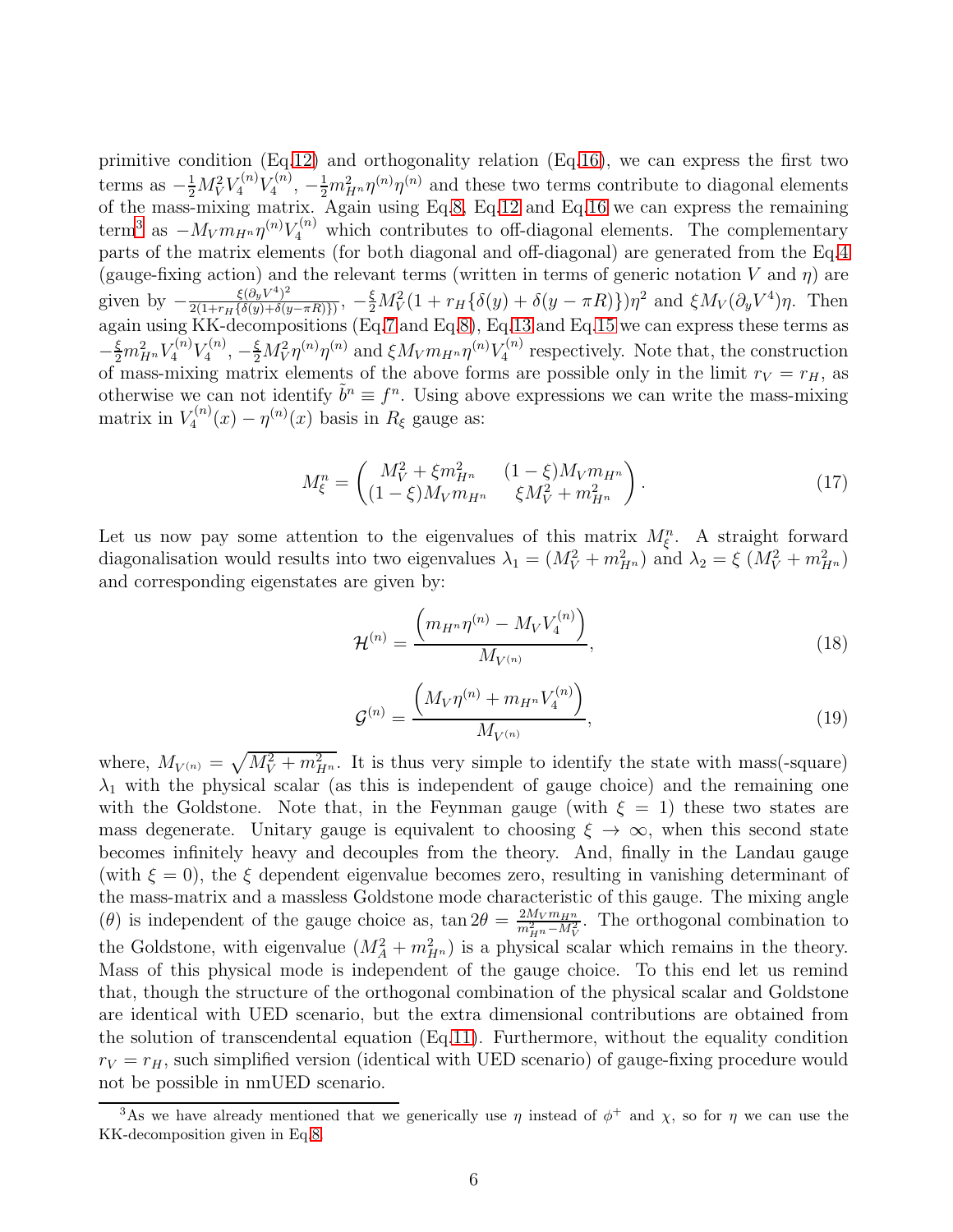In literature [\[16,](#page-7-15) [19,](#page-8-0) [23,](#page-8-4) [24\]](#page-8-5), taking  $V_4 \rightarrow 0$  is synonymous with the Unitary gauge. Here, we would like to shed light on this issue in context of our earlier discussion. Extremising the gauge fixed action of  $V_M$  (Eq[.1](#page-1-0) and Eq[.4\)](#page-2-1) would lead to an equation of motion for  $V_\mu(x, y)$  (under the assumption of  $r_V = r_H$ ):

$$
\left[ \left[ \partial^{\mu} \partial_{\mu} g^{\mu \nu} + M_{V}^{2} g^{\mu \nu} - (1 - \frac{1}{\xi}) \partial^{\nu} \partial^{\mu} \right] \left[ 1 + r_{V} \{ \delta(y) + \delta(y - \pi R) \} \right] - \partial_{y}^{2} g^{\mu \nu} \right] V_{\mu}(x, y) = 0. \tag{20}
$$

Using  $\xi \to \infty$  in the above equation would lead us to the equation of motion for  $V_\mu$  in the Unitary gauge. However one can also achieve this without gauge-fixing and simply by setting  $V_4 \rightarrow 0$  in Eq[.1](#page-1-0) followed by extermisation of the action. In fact, setting  $V_4$  to zero in Eq.1 would straightforwardly remove the undesirable terms in which  $V_{\mu}$  couples to  $V_4$  via derivative, which was the main purpose of gauge-fixing. And, as long as we are interested in  $V_\mu$  and its interactions with other physical particles, taking  $V_4 \rightarrow 0$  $V_4 \rightarrow 0$  $V_4 \rightarrow 0$  is as good as Unitary gauge<sup>4</sup>. However we must keep in mind that the Goldstone is a linear combination of  $V_4^{(n)}$  $\eta^{(n)}$  and  $\eta^{(n)}$ (see Eq[.19\)](#page-5-1). And the coefficients of this linear combination is independent of choice of gauge. Whenever, one needs to have the interactions involving physical scalar (like Charged Higgs) and/or Goldstones (in some gauge other than the Unitary gauge), one should be more careful and should use the proper definitions of these scalars. For example, the Refs.[\[25,](#page-8-6) [26,](#page-8-7) [27\]](#page-8-8) deal with the electroweak radiative corrections in nmUED scenario and the entire calculations have been performed in Feynman gauge where Goldstone bosons appear in the loop diagrams. The prescription of gauge-fixing mechanism in the above Refs.[\[25,](#page-8-6) [26,](#page-8-7) [27\]](#page-8-8) has been adopted from the formalism presented in this letter. A more careful look at the expression for the mixing angle in the physical scalar/Goldstone sector would reveal that in the large  $R^{-1}$  limit  $(R^{-1} >> v(SM VEV))$ , physical scalar can be identified with  $\eta$  (see Eq[.18\)](#page-5-2) while  $V_4$  becomes the Goldstone (see Eq[.19\)](#page-5-1).

In summary, we have discussed, the gauge-fixing procedure in a model of Universal Extra Dimensions with boundary localised kinetic terms where a gauge symmetry is spontaneously broken by Higgs mechanism. Finally we have discussed the composition and masses of the Goldstone and physical scalar in this model.

Acknowledgements AD is partially supported by Department of Atomic Energy-Board of Research in Nuclear Sciences (DAE-BRNS) research project. AS acknowledges financial support Department of Atomic Energy, Government of India, for the Regional Centre for Acceleratorbased Particle Physics (RECAPP), Harish-Chandra Research Institute. Authors are grateful to Amitava Raychaudhuri for carefully reading the manuscript and several illuminating discussions.

<span id="page-6-0"></span><sup>4</sup>An equivalent statement can also be found in the Ref [\[33\]](#page-8-14) in which all fermions are localised on the 4-D brane.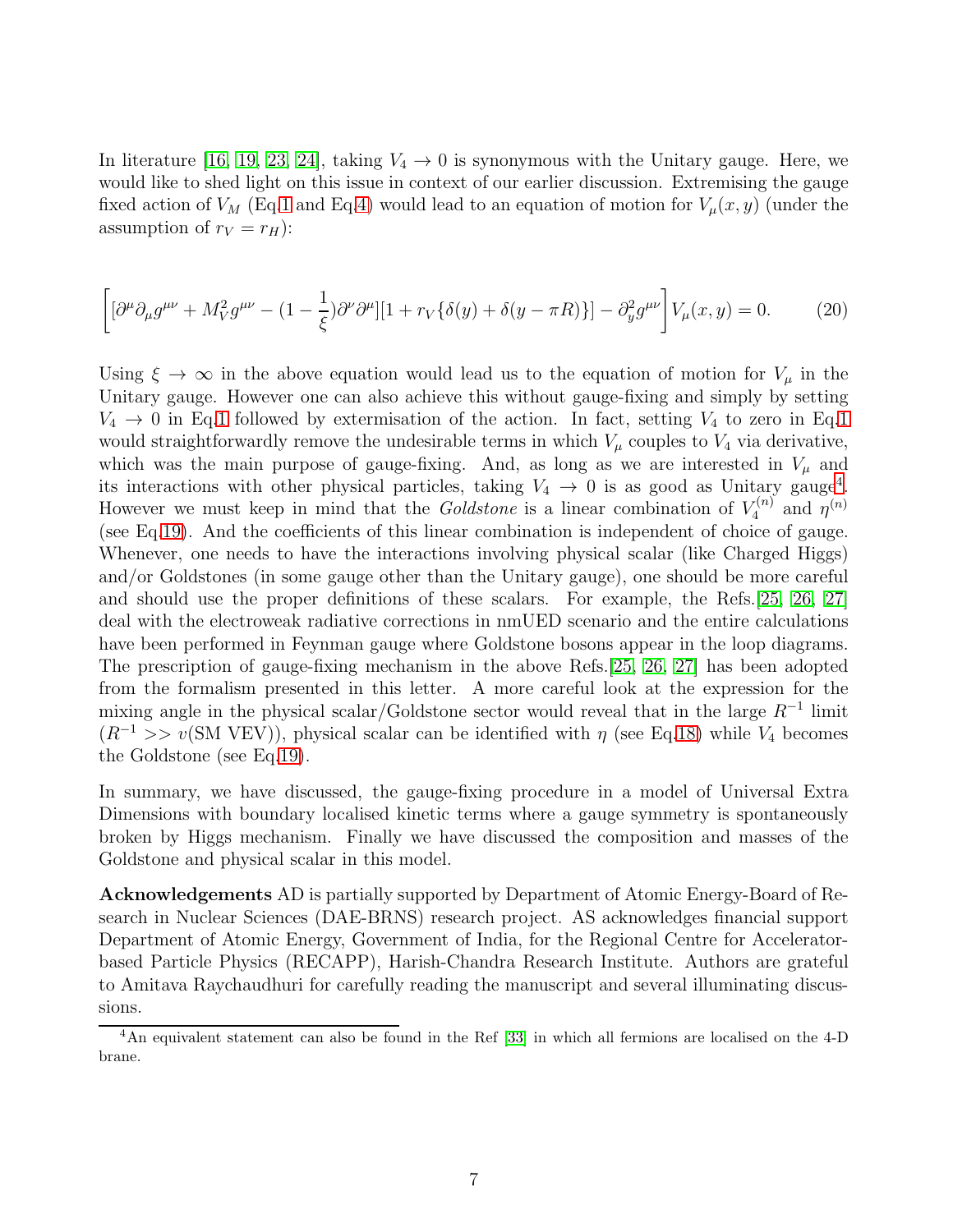## <span id="page-7-0"></span>References

- <span id="page-7-1"></span>[1] G. Servant and T. M. P. Tait, Nucl. Phys. B 650 (2003) 391, [\[arXiv:hep-ph/0206071\]](http://arxiv.org/abs/hep-ph/0206071).
- <span id="page-7-2"></span>[2] D. Majumdar, Mod. Phys. Lett. A 18 (2003) 1705.
- <span id="page-7-3"></span>[3] K. Kong and K. T. Matchev, JHEP 0601 (2006) 038 [\[arXiv:hep-ph/0509119\]](http://arxiv.org/abs/hep-ph/0509119).
- <span id="page-7-4"></span>[4] F. Burnell and G. D. Kribs, Phys. Rev. D 73 (2006) 015001, [\[arXiv:hep-ph/0509118\]](http://arxiv.org/abs/hep-ph/0509118).
- <span id="page-7-5"></span>[5] G. Belanger, M. Kakizaki and A. Pukhov, JCAP 1102 (2011) 009, [\[arXiv:1012.2577](http://arxiv.org/abs/1012.2577) [hepph]].
- <span id="page-7-6"></span>[6] K. R. Dienes, E. Dudas and T. Gherghetta, Phys. Lett. B 436 (1998) 55, [\[arXiv:hep-ph/9803466\]](http://arxiv.org/abs/hep-ph/9803466).
- <span id="page-7-7"></span>[7] K. Dienes, E. Dudas, and T. Gherghetta, Nucl. Phys. B 537 (1999) 47, [\[arXiv:hep-ph/9806292\]](http://arxiv.org/abs/hep-ph/9806292).
- <span id="page-7-8"></span>[8] G. Bhattacharyya, A. Datta, S. K. Majee, A. Raychaudhuri, Nucl.Phys. B 760 (2007) 117, [\[arXiv:hep-ph/0608208\]](http://arxiv.org/abs/hep-ph/0608208).
- [9] T. Appelquist, H. C. Cheng and B. A. Dobrescu, Phys. Rev. D 64 (2001) 035002, [\[arXiv:hep-ph/0012100\]](http://arxiv.org/abs/hep-ph/0012100).
- <span id="page-7-10"></span><span id="page-7-9"></span>[10] H. Georgi, A. K. Grant and G. Hailu, Phys. Lett. B 506 (2001) 207, [\[arXiv:hep-ph/0012379\]](http://arxiv.org/abs/hep-ph/0012379).
- [11] H. C. Cheng, K. T. Matchev and M. Schmaltz, Phys. Rev. D 66 (2002) 036005, [\[arXiv:hep-ph/0204342\]](http://arxiv.org/abs/hep-ph/0204342).
- <span id="page-7-11"></span>[12] G. R. Dvali, G. Gabadadze, M. Kolanovic and F. Nitti, Phys. Rev. D 64 (2001) 084004, [\[arXiv:hep-ph/0102216\]](http://arxiv.org/abs/hep-ph/0102216).
- <span id="page-7-12"></span>[13] F. del Aguila, M. Perez-Victoria and J. Santiago, JHEP 0302 (2003) 051, [\[arXiv:hep-th/0302023\]](http://arxiv.org/abs/hep-th/0302023).
- <span id="page-7-13"></span>[14] F. del Aguila, M. Perez-Victoria and J. Santiago, Acta Phys. Polon. B 34 (2003) 5511, [\[arXiv:hep-ph/0310353\]](http://arxiv.org/abs/hep-ph/0310353).
- <span id="page-7-15"></span><span id="page-7-14"></span>[15] T. Flacke, K. Kong and S.C. Park, JHEP 05 (2013) 111 [\[arXiv:1303.0872](http://arxiv.org/abs/1303.0872) [hep-ph]].
- [16] M. S. Carena, T. M. P. Tait and C. E. M. Wagner, Acta Phys. Polon. B 33 (2002) 2355 [\[arXiv:hep-ph/0207056\]](http://arxiv.org/abs/hep-ph/0207056).
- <span id="page-7-17"></span><span id="page-7-16"></span>[17] C. Schwinn, Phys. Rev. D 69 (2004) 116005, [\[hep-ph/0402118\]](http://arxiv.org/abs/hep-ph/0402118).
- [18] T. Flacke, A. Menon and D. J. Phalen, Phys. Rev. D 79 (2009) 056009 [\[arXiv:0811.1598](http://arxiv.org/abs/0811.1598) [hep-ph]].